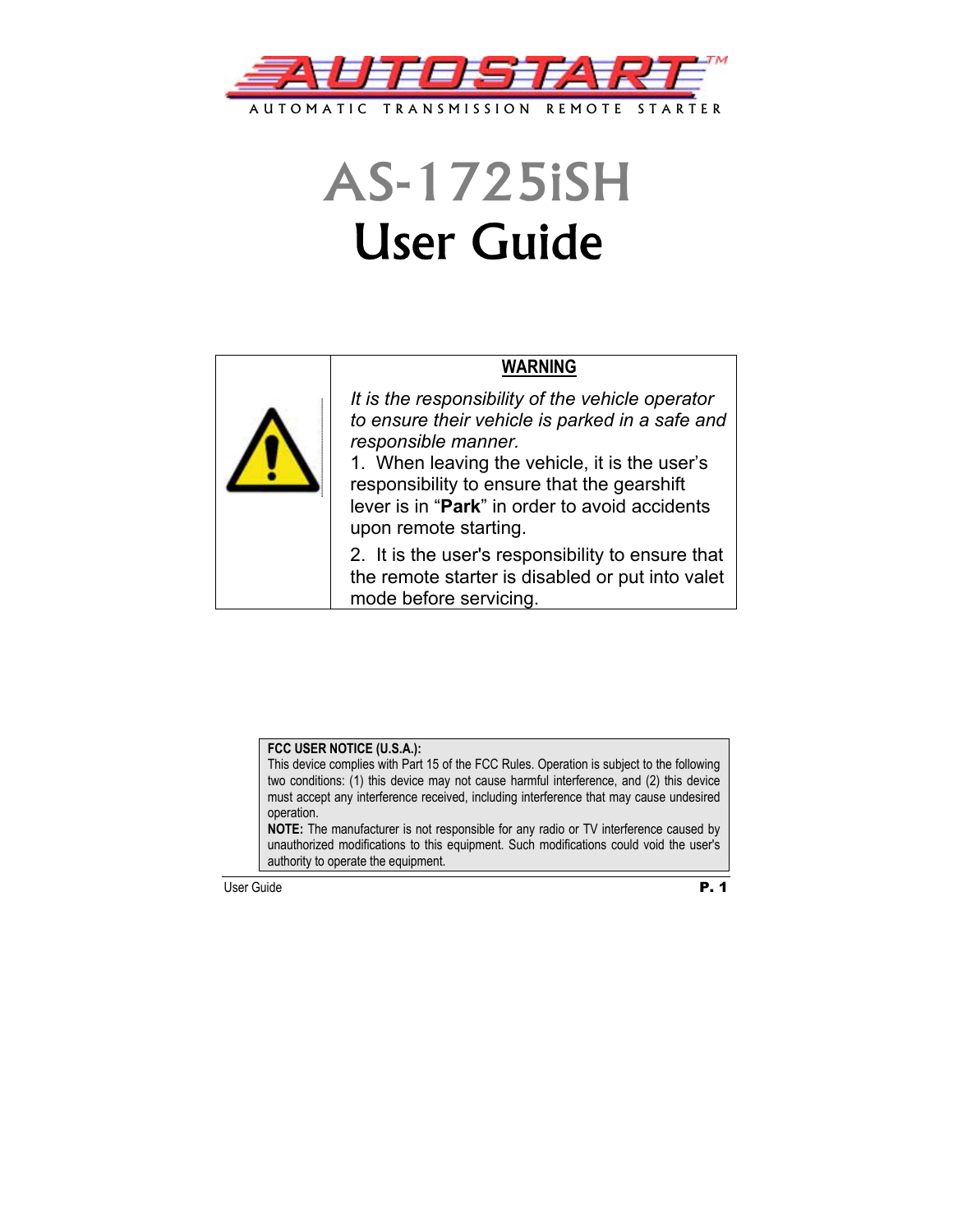# Table of Contents

| Using the Remote Control  3        |   |
|------------------------------------|---|
|                                    | 3 |
|                                    |   |
| Windshield Wipers & Radio &        |   |
|                                    |   |
|                                    |   |
| Remote-Starting Your Vehicle 4     |   |
|                                    |   |
|                                    |   |
| Remote Starter Features            |   |
|                                    | 4 |
|                                    |   |
| Valet Mode Using the Valet Switch4 |   |
|                                    |   |
|                                    |   |
|                                    | 5 |
|                                    | 6 |
| Cold Weather Mode                  | 6 |
| Extended Run Time                  | 6 |
|                                    |   |

| <b>Advanced Features: Installation-</b>  |  |
|------------------------------------------|--|
| programmable Options  6                  |  |
|                                          |  |
|                                          |  |
| Ignition-controlled Door Locks  7        |  |
|                                          |  |
|                                          |  |
|                                          |  |
| The Starter Kill and the Anti-grind      |  |
|                                          |  |
|                                          |  |
|                                          |  |
|                                          |  |
|                                          |  |
|                                          |  |
|                                          |  |
| Multi-car Operation  8                   |  |
| <b>Troubleshooting Poor Transmitting</b> |  |
|                                          |  |
| LIMITED LIFETIME WARRANTY  10            |  |
|                                          |  |

# Introduction

This is a state-of-the-art remote car starter system. The system is packed with advanced features such as priority access to the driver's door (commodity features) and the Safe Start children safety feature.

With many an advanced function, this product will satisfy any one your expectations from high-end commodity and security systems, without neglecting any standard feature commonly offered by entry-level starters.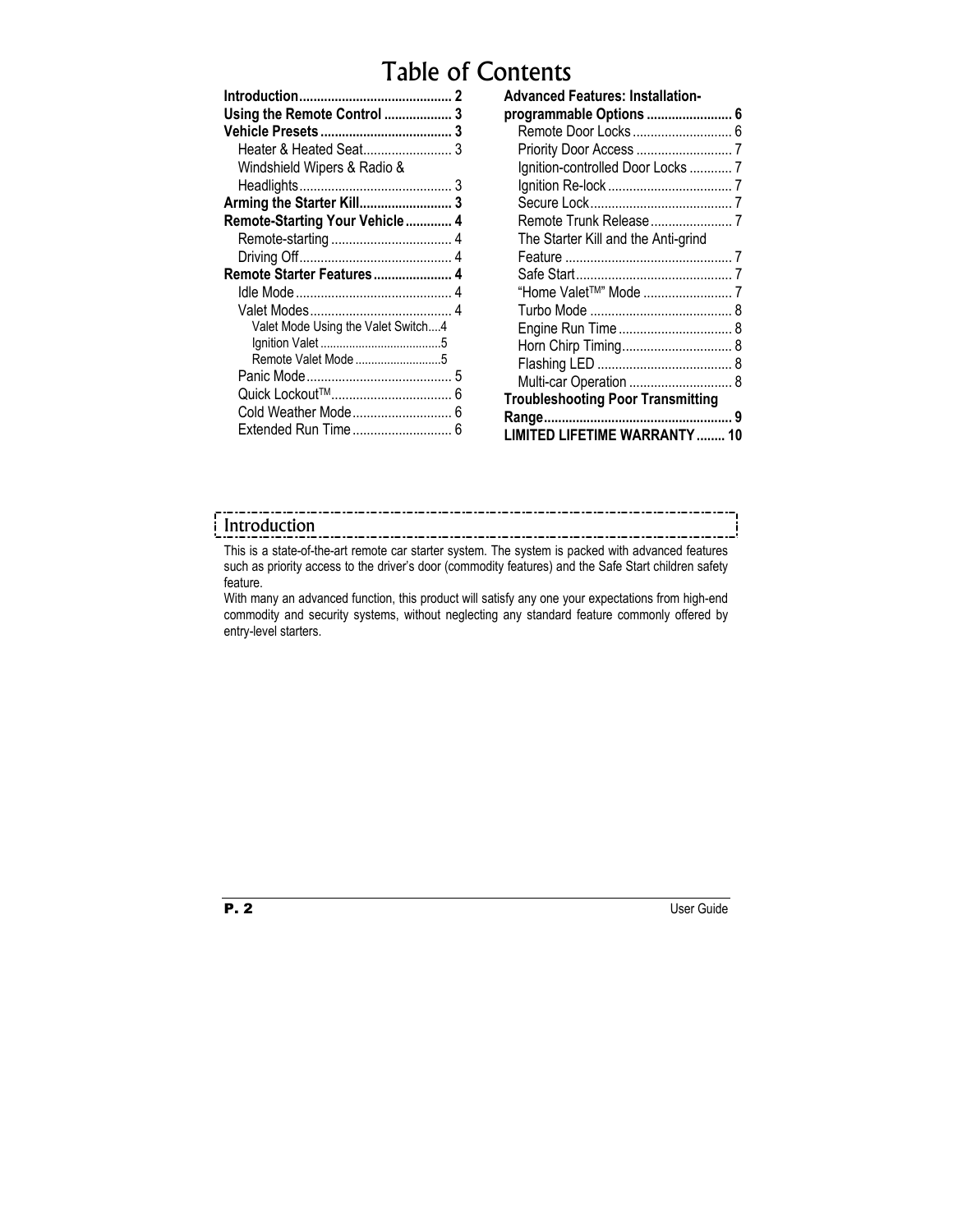# Using the Remote Control

Your Remote Car Starter is equipped with a 5-button multi-channel remote control. It can operate two independent vehicles equipped with a Remote Car Starter (see **Multi-Car Operation** section, later in this Guide, for second-car transmitter functions).

### **The functions of the transmitter are as follows:**



Pressing the **LOCK** and **UNLOCK** buttons simultaneously will activate the **AUX 2** output.

# Vehicle Presets

### Heater & Heated Seat

When leaving the vehicle it is recommended to preset the accessory controls in preparation for the next remote start. Settings for the blower motor (fan), front and rear, as well as heated seats (if equipped) should not be left on **HIGH**. It is recommended to leave the settings on **LOW** or **MEDIUM** instead.

### Windshield Wipers & Radio & Headlights

Certain vehicles require the radio and / or windshield wiper and / or headlight circuits to become energized while running under remote start. When leaving the vehicle you must ensure that the windshield wiper and headlight switches are **OFF**. Leaving the headlight switch **ON** on certain types of vehicles could cause them to remain **ON** even after remote starter shut down, resulting in a dead battery.

# Arming the Starter Kill

The Starter Kill (if installed) can be configured by the installer so as to arm automatically (Passive Mode) or not to arm automatically (Active Mode).

- To **disarm** the Starter Kill, press the **UNLOCK** button on the transmitter. The parking lights will flash twice. If remote door locks are installed, this will also unlock the doors.
- To **arm** the Starter Kill, press the **LOCK** button on the transmitter. The parking lights will flash once. If remote door locks are installed, this will also lock the doors.
- In **Passive Mode**, the Starter Kill will automatically arm if the ignition key is not inserted Into the ignition switch within 1 or 3 minutes after unlocking (the key sense feature must be installed).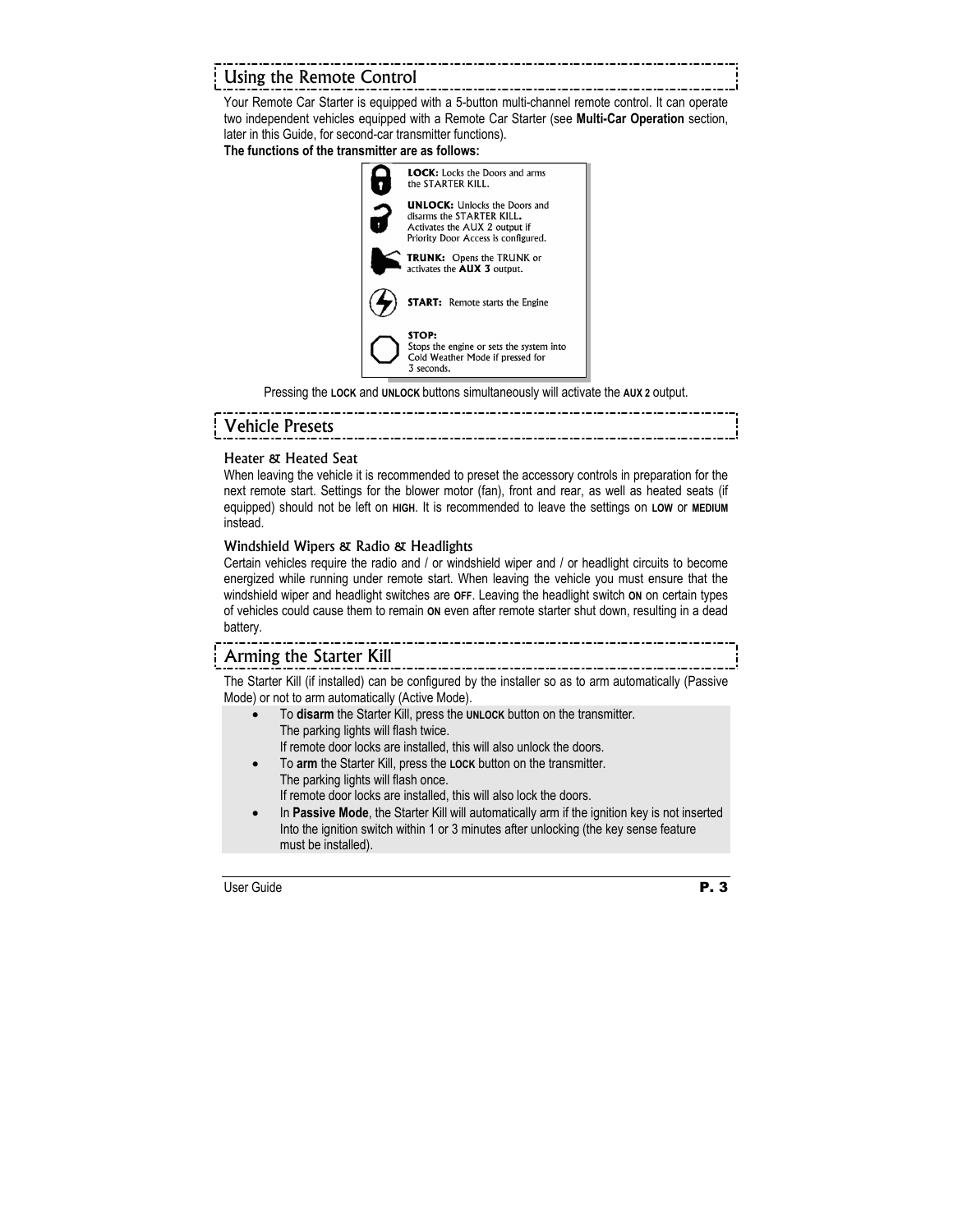# Remote-Starting Your Vehicle

### Remote-starting

Press the **START** button for approx. 1 second. The parking lights will come **ON** to inform you that the Remote Car Starter has received your signal. Approximately 5 seconds later, the engine will start. The parking lights will remain **ON** during the pre-programmed run time of the engine.

If the vehicle does not start at the first attempt, the system will shut down, wait a few seconds and try to start the engine again. There will be 3 start attempts before the system gives up.

### Driving Off

With the vehicle running under remote control, press the **UNLOCK** button to disarm and unlock the doors. Enter the vehicle and do the following:

• Turn the ignition key to the **IGNITION ON (RUN)** position. (**Do not turn the key** to the **CRANK** position while the engine is running. This would cause the starter motor to re-engage.)

-------------------------

Press the brake pedal to disengage the remote starter unit.

You are now ready to drive off.

### Remote Starter Features

### Idle Mode

**Convenience feature:** Idle Mode allows you to keep the engine running and the doors locked while you stop, for example, at a convenience store or for a short delivery.

This feature allows you to let the remote starter take over control of the vehicle (i.e. no Key in the Ignition Switch) while the engine is running. For example, if you stop for a delivery or at a convenience store, lock your vehicle and leave it running for the length of a run cycle while you are away.

### **To leave the vehicle in Idle Mode:**

- 1. With the engine running, press the **LOCK** or **UNLOCK** button (to unlock the doors) or the **START** button on the remote control until the parking lights come on.
- 2. Remove the key and exit the vehicle. The engine will go on running.
- 3. Lock the doors if needed.

The engine will go on running until the user re-enters the vehicle or until the expiration of the Engine Run Time .

**Caution!!!** Do not leave children or pets unattended in a vehicle standing in Idle Mode.

### Valet Modes

When your vehicle is in Valet Mode, the remote starter functionalities are disabled. If the vehicle needs to be serviced, or if you park it indoors, the Valet Mode will prevent the engine from being remote-started accidentally.

### Valet Mode Using the Valet Switch

When your vehicle is in Valet Mode, the remote starter functionalities are disabled. If the vehicle needs to be serviced, or if you park it indoors, the Valet Mode will prevent the engine from being remote-started accidentally.

### **To put the system i n t o Valet Mode:**

- 1. Turn the ignition key to the **IGNITION ON (RUN)** position.
- 2. Within 3 sec., press the valet button. The parking lights will flash 3 times.
- 3. Turn the ignition key to the **IGNITION OFF** position.

The L.E.D. will come **ON** solid indicating that the vehicle is now in valet mode.

### **To take the system o u t o f Valet Mode:**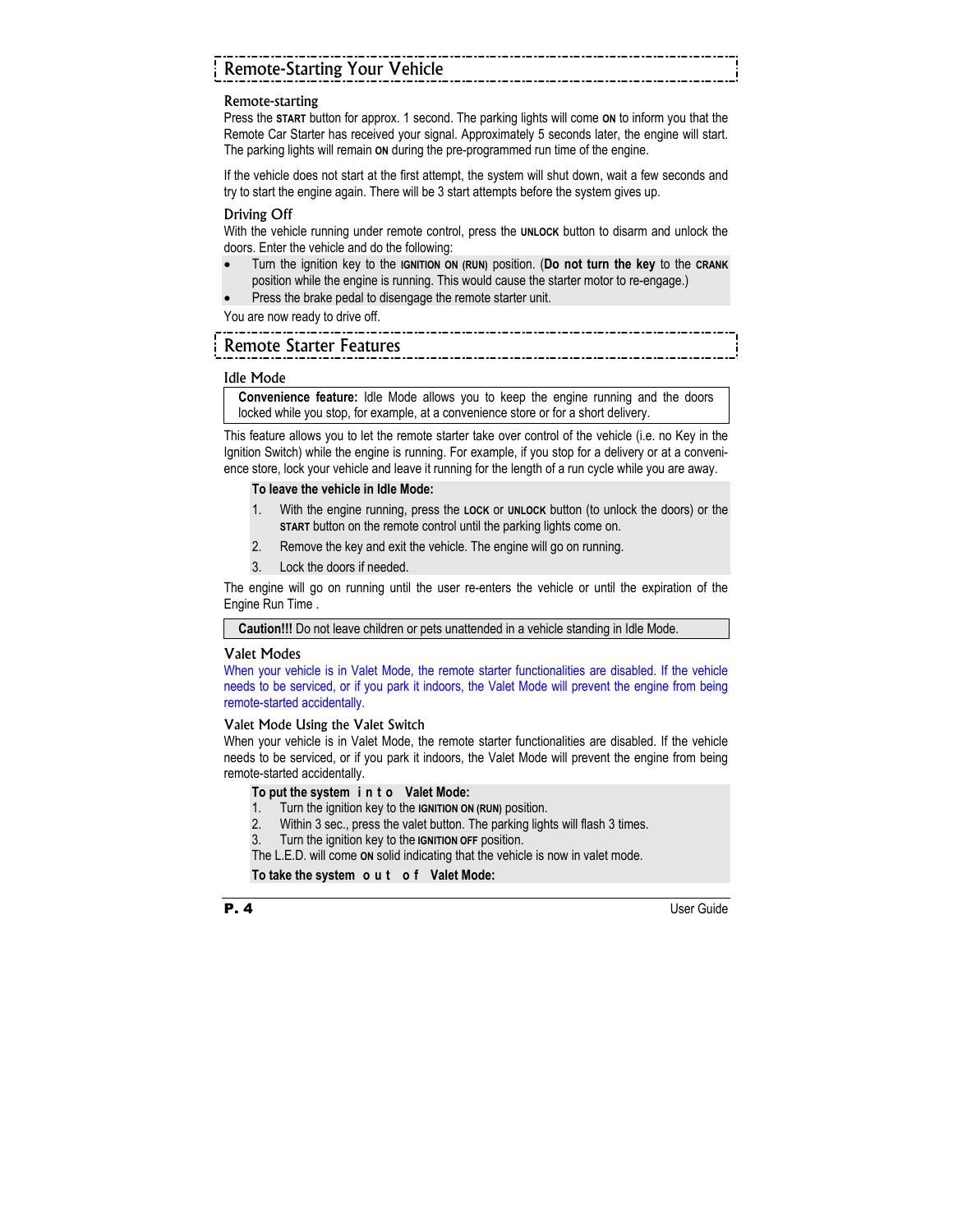1. Turn the ignition key to the **IGNITION ON (RUN)** position.

2. Within 3 sec., press and release the valet button.

The parking lights will flash twice and the L.E.D. will come **OUT**, indicating that the vehicle is now out of valet mode.

**Note**: Once Valet Mode is activated, the remote starter will be disabled.

### Ignition Valet

This feature will allow you to remotely put your system into Valet Mode by using the ignition key instead of the Valet button as above. Ignition Valet can be used without a Valet button installed.

### **To put the system i n t o Valet Mode:**

- Insert the ignition key into the ignition switch. Within 10 sec., turn the key 5 times successively into the **IGNITION ON / RUN** and **OFF** positions.
- The parking lights will flash three times to indicate that the vehicle is now in Valet Mode. The L.E.D. will come **ON** solid.

### **To take the system o u t o f Valet Mode:**

- Insert the ignition key into the ignition switch. Within 10 sec., turn the key 5 times successively into the **IGNITION ON / RUN** and **OFF** positions.
- The parking lights will flash twice to indicate that the vehicle is now out of Valet Mode. The L.E.D. will go out.

**Note**: With the Remote Valet activated, the remote starter functions will be disabled.

### Remote Valet Mode

This feature will allow you to remotely put your system into Valet Mode by using the transmitter instead of the Valet button as above.

### **Getting into Valet Mode**

- Hold the **UNLOCK** and **START/STOP** buttons simultaneously for 3 second.
- **The Parking Lights will flash 3 times.**  The LED will remain on solid.

### **Getting out of Valet Mode**

- Hold the **UNLOCK** and **START/STOP** buttons simultaneously for 3 second.
- **The Parking Lights will flash 2 times.**  The LED will turn off.

### Panic Mode

**Note:** Panic Mode can only be activated if the horn has been adequately configured by your installer.

In an emergency situation, you can activate Panic Mode using the **LOCK** or **UNLOCK** button. This will:

• shut down the engine.

- disarm the Starter Kill and
- unlock the doors (with the **UNLOCK** button)
- activate the horn for 25 sec.
- or lock the doors (with the **LOCK** button),

**Note:** See the description of the **Starter Kill** option later in this Guide.

### **To activate Panic Mode:**

- Press and hold the **UNLOCK** button for approximately 3 sec. until the sound signal starts and the parking lights flash: this will unlock the doors before the sound signal starts.
- **Or** press and hold the **LOCK** button for approximately 3 seconds until the sound signal starts and the parking lights flash: this will lock the doors before the sound signal starts.

Panic Mode will automatically shut down after 25 sec.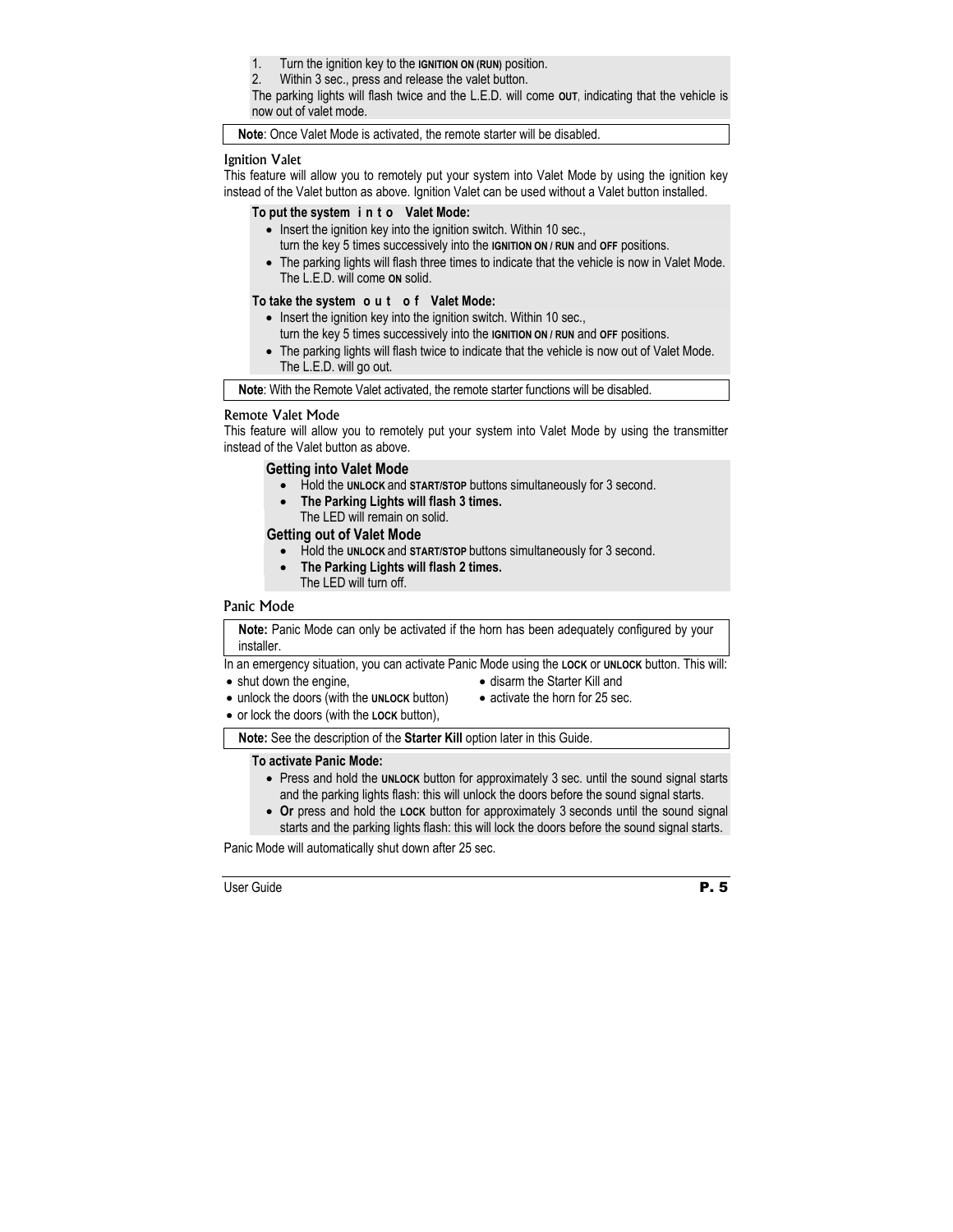**Note:** To stop Panic Mode before the end of its delay, press the **LOCK** or **UNLOCK** button until the sound signal stops.

### Ouick Lockout™

(Also called **Secure Panic**.) For fast protection in emergency situations, the system will **LOCK** all doors when you **press the brake pedal while you hear the sound signal**. (**Quick Lockout** is only available when **Panic Mode** has been set off.)

### Cold Weather Mode

When Cold Weather Mode is active, the engine starts every 2 hours and runs for 3 minutes (or for 8 or 20 minutes with diesel engines). Cold Weather Mode automatically ends after 24 hours.

### **To enter Cold Weather Mode:**

• Press and hold the **STOP** button for 3 seconds ... until the parking lights flash three times.

### **To exit Cold Weather Mode, do any one of the following actions:**

- Open the hood.
- Start the engine by remote.
- Turn the ignition key to the **IGNITION ON (RUN)** position.
- Press and hold the **STOP** button for 3 sec. **(the parking lights will flash once)**.

### **If Safe Start is enabled, you can activate Cold Weather Mode by**

- Pressing and releasing the **START** button, then
- Pressing and holding the **STOP** button until the Parking Lights flash 3 times

### **To verify whether the system is in Cold Weather Mode:**

• Press and release the brake pedal: If the vehicle is in Cold Weather Mode, the parking lights will stay on while the pedal is pressed.

### Extended Run Time

With the vehicle running under a remote start, pressing and holding the **START** button for more than 1 second will reset the run time counter to zero and restart the run time cycle from the beginning.

To stop the vehicle, at any moment, simply press the **STOP** button. This procedure can only be carried out once per remote start.

**Example:** if your Module is programmed for a run time of 3 minutes and your vehicle has been running for 2 minutes already, pressing the **START** button will reset the counter to zero and the Engine will run for another cycle (in this case, 3 minutes).

## Advanced Features: Installation-programmable Options

The Remote Car Starter was designed with flexibility and OEM integration in mind. With its programmable options, this unit can single-handedly control nearly any electrical system in your vehicle.

**Caution:** The programming of your system should be left to a professional. Changing any one of the settings may affect the operation of your Remote Car Starter.

### Remote Door Locks

If your Remote Car Starter was installed with the Remote Door Locks option, you will have the convenience of remote keyless entry. See section **Arming the Starter Kill**, earlier in this Guide, for further instructions on remote door locking and unlocking.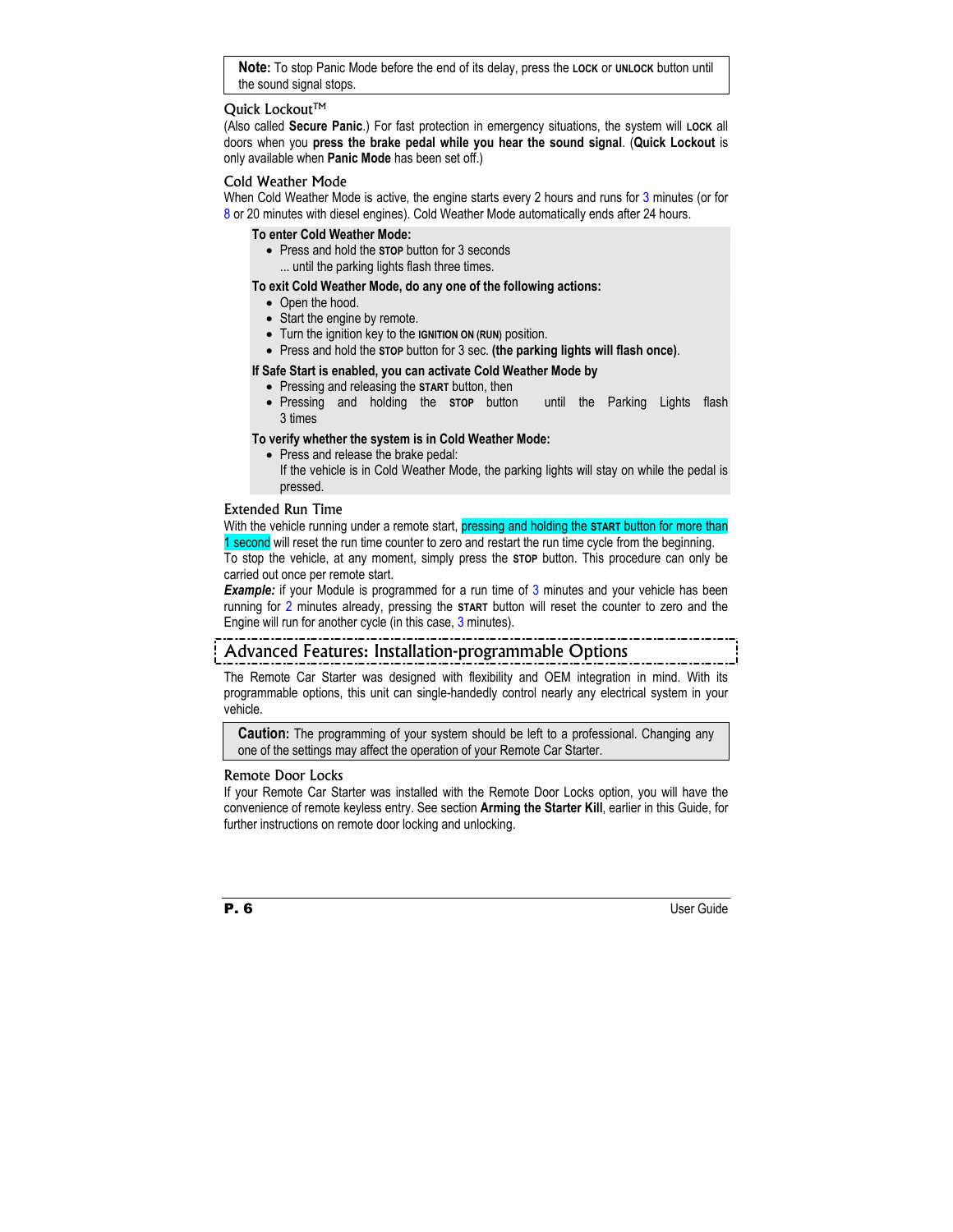### Priority Door Access

If the Remote Door Locks option is installed on your vehicle, this safety feature allows you unlock solely the driver's door with a single press of the **UNLOCK** button on the transmitter; upon a second press of the **UNLOCK** button, all the other doors will unlock.

### Ignition-controlled Door Locks

This is an added security feature. If your Remote Car Starter was installed with the Ignition-Controlled Door Locks option, the doors will automatically be locked as soon as the ignition key is turned to the **IGNITION ON (RUN)** position while the brakes are pressed. When the key is turned to the **OFF** position, the doors will automatically be unlocked.

### Ignition Re-lock

On Remote Car Starters of this series, when Ignition-controlled Door Locks are enabled and the ignition key is in the **IGNITION ON (RUN)** position, should any door be unlocked and opened, all doors will be relocked next time the brake pedal is pressed.

### Secure Lock

(Disabled by default.) Before it can remote-start your vehicle, the Remote Car Starter must first disarm the factory security system. The Secure Lock feature may be required on certain vehicle models with factory security systems that automatically unlock the doors when the security system is disarmed.

To keep your vehicle protected when the factory security system is disarmed for a remote start, Secure Lock will relock your doors as soon as the vehicle has started. Once the engine run cycle ends, Secure Lock will rearm your factory security system.

### Remote Trunk Release

If your system was installed with the Remote Trunk Release option, you can open your trunk by pressing the **TRUNK** button for 3 seconds on the remote transmitter.

### The Starter Kill and the Anti-grind Feature

With this added security feature, the system will prevent your vehicle from starting with the ignition key when the Starter Kill is armed. If your Remote Car Starter was installed with the Starter Kill option, one will not be able to start your vehicle with the key unless the system has been unlocked and disarmed first, or put into Valet Mode.

**Note:** If the Starter Kill is installed, your vehicle will benefit from a protection against starter motor damage that could occur after remote-starting the engine should the user, by force of habit, turn the ignition key to the **CRANK** position.

### Safe Start

If this feature is enabled, the user must press the **START** button 2 times within 3 seconds to remotestart the vehicle. This will eliminate accidental remote starts, e.g. when children are playing with the transmitter.

If **Swap Start Mode** is selected, to remote-start your vehicle press **LOCK** and **UNLOCK** simultaneously. The **AUX 2** output can be activated by pressing the **START** button.

### "Home Valet<sup>™"</sup> Mode

If configured at installation, this feature will remotely set the vehicle to a no-remote-start mode: if the vehicle is parked indoors there is no danger of it starting accidentally by remote control.

### **Note:** Once the Home Valet Mode is activated, the vehicle will not start by remote.

### **To take the system i n t o Home Valet Mode:**

- Press the **LOCK** or **UNLOCK** button.
- Within 3 seconds, press the **STOP** button until the Parking Lights go **out**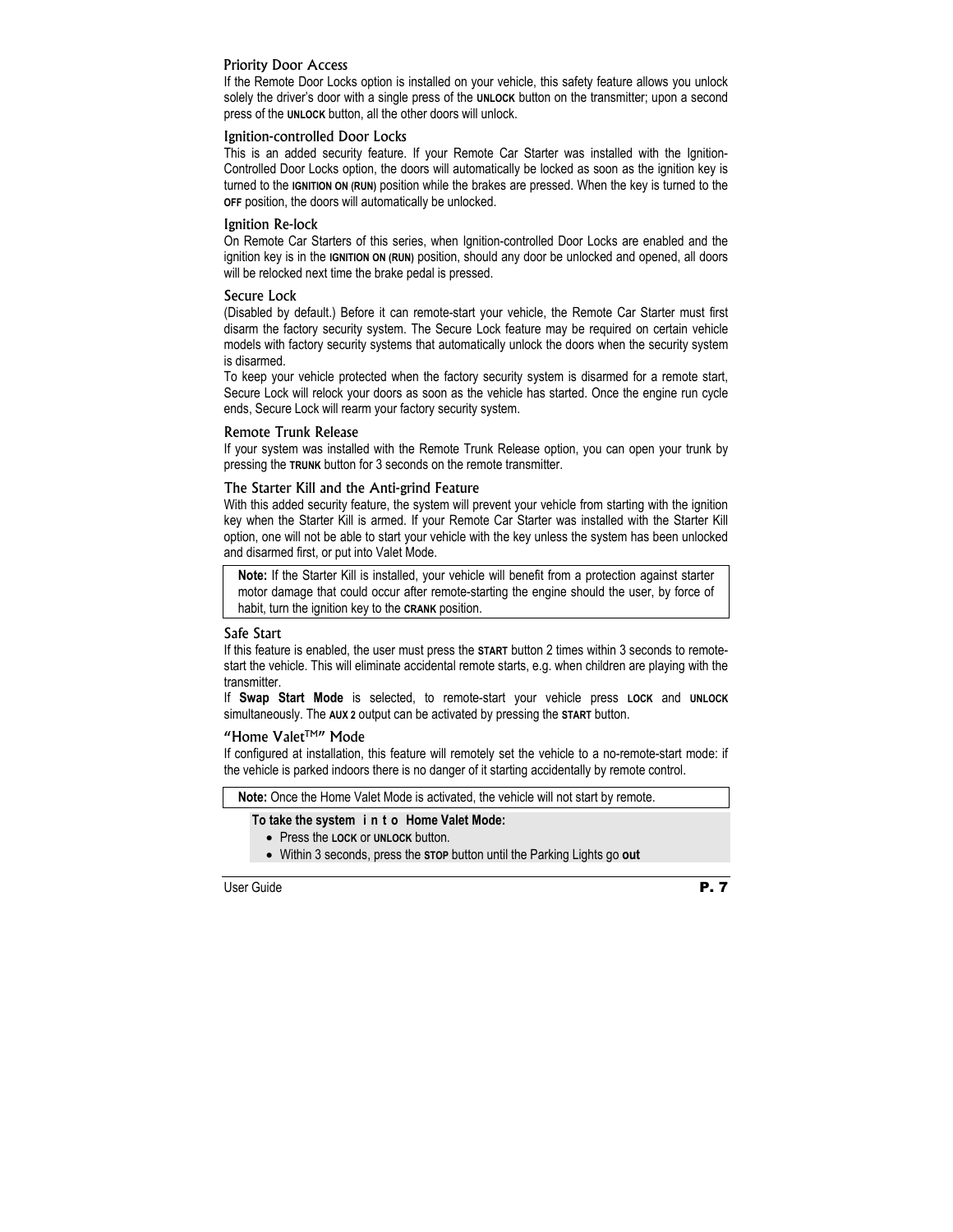### **To take the system o u t o f Home Valet Mode:**

• Turn the ignition key to the **IGNITION ON (RUN)** position.

The system will warn you if someone attempts to start your vehicle while it stands in Home Valet Mode. The parking lights will:

- Go **ON** then **OFF**; then
- Flash **twice**, pause; then
- Flash **twice** again.

### Turbo Mode

If Turbo Mode is configured at installation, it will allow a turbocharger to idle down after the user leaves the vehicle: the unit will take over the vehicle and keep it running for 60 seconds (or until it is shut down by remote control), then shut down the engine.

### **Proceed as follows to set the system to Turbo Mode:**

- 1. With the engine already running, press the **LOCK** button on the transmitter until the parking lights come **ON**.
- 2. Remove the ignition key from the ignition switch. **The engine will go on running.**
- 3. Exit the vehicle and close the door.
	- **Press the TRUNK button to lock the doors; the engine will shut down after 60 seconds of Turbo Mode.**

### Engine Run Time

If you have a gas engine, your Remote Car Starter can be programmed to run the engine for 3, 15, or 25 minutes (15 minutes by default). If you have a diesel engine, the Remote Car Starter can be programmed to run the engine for  $8$ , 20, or 30 minutes (20 minutes default).

### Horn Chirp Timing

The pulse duration can be configured by your installer (from 5 ms to 200 ms).

### Flashing LED

The user may decide to turn on or off LED flashing at any moment. To do so, simultaneously press the **TRUNK** and **LOCK** buttons on the transmitter:

- **Flashing LED ON:** the L.E.D. will flash under active arming to indicate that the Starter Kill is active.
	- **Active Arming:** the LED will flash normally.
	- **Passive Arming:** the LED will not flash during the countdown preceding the activation of the Starter Kill. Once the Remote Car Starter is armed, the LED will flash at a slower rate.
	- **In Valet Mode:** the LED will remain lit without flashing.
- **Flashing LED OFF:** the LED will not flash even when the Remote Car Starter is armed (either under active or passive arming). Nevertheless, if the Remote Car Starter enters Valet Mode, the LED will still remain lit without flashing as long as the ignition is off.

### Multi-car Operation

This option allows the owner of two vehicles, both equipped with the same Remote Car Starter model, to control both systems with a single remote control. To control the second vehicle, simultaneously press the **TRUNK** button and the button of the function you wish to use.

**Note:** Your remote control must be configured for second car operation by the installer.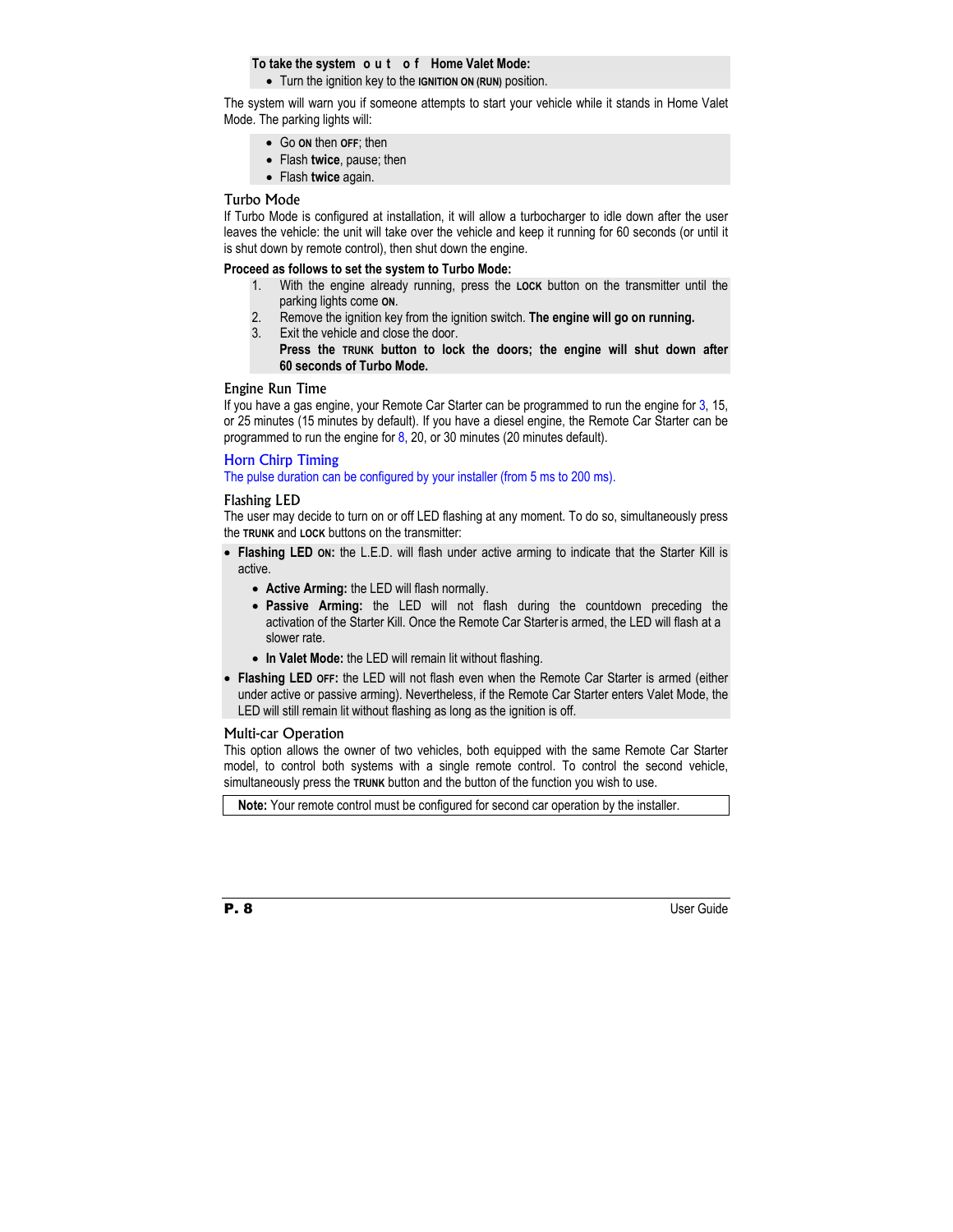- Press **TRUNK** + **LOCK** button simultaneously: ....**LOCK**
- Press **TRUNK** + **UNLOCK**: .....................................**UNLOCK**
- Press **TRUNK** + **START**:........................................**START**
- Press **TRUNK** + **STOP**:..........................................**STOP**
- Press **TRUNK** + **STARTSTOP** for 3 sec: .................**Cold Weather Mode**

# Troubleshooting Poor Transmitting Range

Many factors may affect the operating range of the transmitter. Some of these are:

- The condition of the battery in the transmitter.
- The operating environment (for example: downtown radio-frequency noise, airports, cellular phone towers…)
- Metal: any type of metal will affect operating range. This includes the metal in the car.
- The shape of the vehicle can affect range as well; vans in general have an especially poor range.
- The shape of the roof and A-pillars brings about considerable radio-frequency deflection (in this case the signal from the remote control). As a result, the direction in which the vehicle is facing in relation to the remote control can affect the range. Straight on – standing in front of the vehicle – generally gives you the greatest range; the second best performance is from the back. Using the remote control from either side of the vehicle will usually give the lowest range.
- The range will be significantly lower in a crowded parking lot than in open space.
- Always hold the transmitter high, approximately at shoulder height. Holding the transmitter against your chin will also increase your range: your head acts as an antenna.
- The operating range will be somewhat lower on vehicles equipped with an aftermarket or factory alarm.